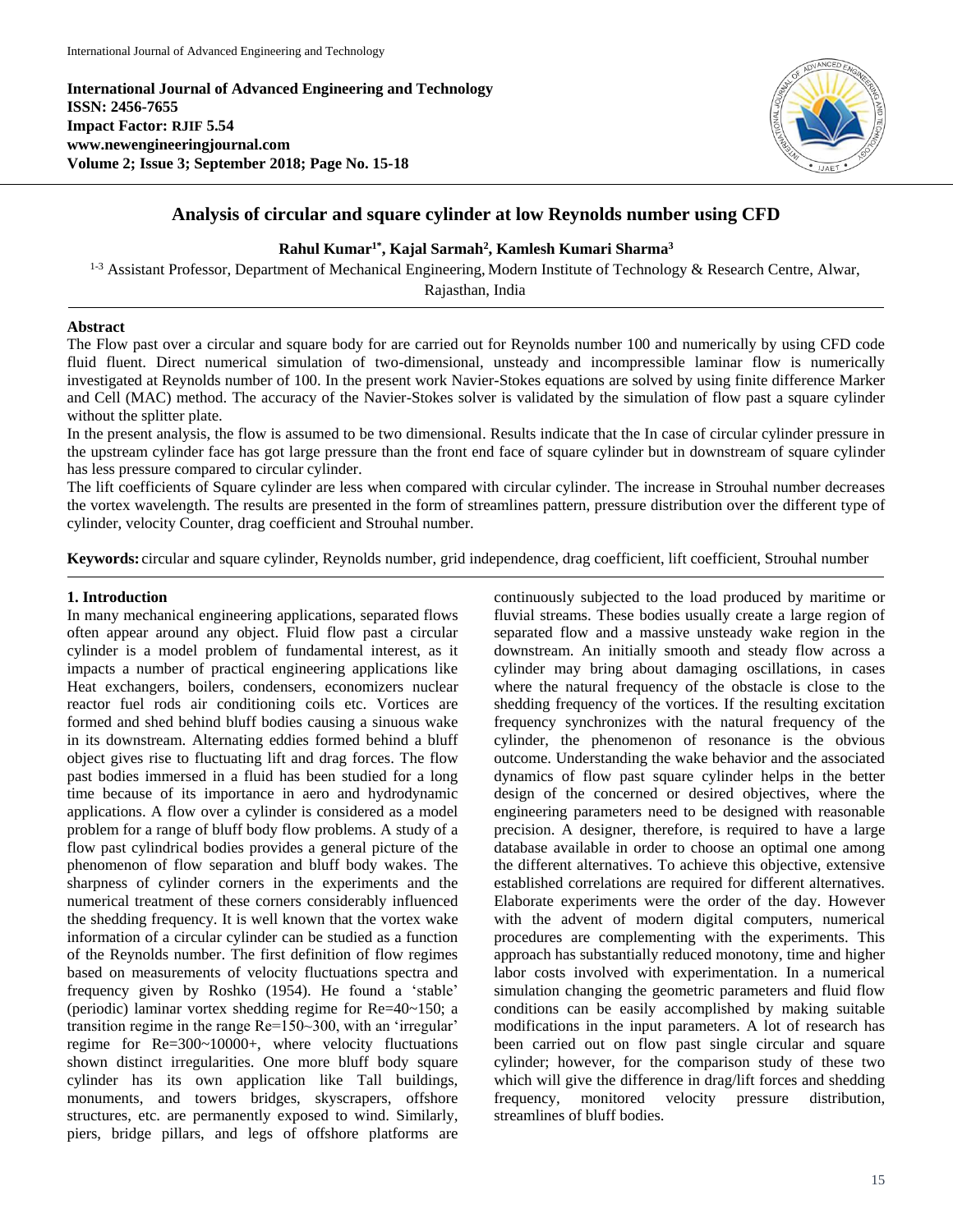#### **2. Materials and Methods**

#### **2.1 Numerical Method**

The numerical method which used in the present study is Marker and Cell (MAC) method. The MAC method first appeared in 1965. It was developed by Harlow and Welch <sup>[1]</sup> specifically for free surface flows as a variant of Particle-in-Cell (PIC) method. The original Particle-in-Cell (PIC) code [2] was developed in 1958, which used mass particles that carried material position, mass and species information. Despite the special capabilities of PIC for following discontinuities, it did not give accurate solutions in general because the transfer of information between the particles and the underlying grid resulted in numerical diffusion. For solving full Navier-Stokes equations, MAC method is used. In MAC method, there is an advection of marker particles with local fluid velocity and the distribution of marker particles determine the configuration of instantaneous fluid flow. If a cell contains a particle then it is also considered to contain fluid, therefore it provide flow visualization of the free surface. For the computation of velocity and pressure, Momentum and Poisson equations are used by this method respectively. It was developed to solve problems with free surfaces, but can be applied to any incompressible fluid flow problems. There have been many further developments and applications of the MAC method (Tome & Mckee; Chen, *et al.*) [3-4]. Its extension to three dimensions has been difficult and the coalescence and fragmentation of fluid regions meant enhanced complexity in the algorithm required if at all programmable. The computational domain is divided into Cartesian cells. Staggered grid arrangements are used in which velocity components are defined at the midpoints of the cell sides to which they are normal and the pressure is defined at the centre of the cell.

#### **2.2 Governing Equations**

The simulation for the present problem has been carried out by solving unsteady, conservative form of Navier-Stokes equations for an incompressible fluid in a two- dimensional geometry. The equations for continuity and momentum may be expressed in the dimensionless forms as follows:

Continuity equation

$$
\frac{\partial u_i}{\partial x_i} = 0
$$

Momentum equation

$$
\frac{\partial u_i}{\partial t} + \frac{\partial (u_j u_i)}{\partial x_i} = -\frac{\partial p}{\partial x_i} + \frac{1}{R_e} \frac{\partial^2 u_i}{\partial x_i^2}
$$

The above equations are the non-dimensional form of continuity and momentum equations. The non-dimensional parameters are given as  $x_i = \frac{x_i}{p}$ ,  $u_i = \frac{u_i}{p}$ ,  $p = \frac{p}{\rho u^2}$  where D is the characteristic length scale, U is the average inlet velocity scale, p is the pressure,  $P$  is the density and Re is the Reynolds number given by  $\mathbb{F}$  ( $\mu$  is the viscosity of fluid).

#### **2.3 Boundary conditions**

The boundary conditions for the present problem are:

Inlet B.C: A uniform velocity has been prescribed at the inlet of the 2- D channel i.e  $u(y) = 1.0$  and  $v = 0$ .

Outlet B.C: The outlet boundary condition should have such specifications that it would not affect the flow in the upstream. Therefore, the convective boundary conditions which was proposed by Orlanski have been used:

$$
\frac{\partial u_i}{\partial t} + u_c \frac{\partial u_i}{\partial x} = 0
$$

where  $\mathbf{u}_c$ , is the convective velocity in the above equation. Confining boundaries: The confining boundaries (top and bottom boundaries) are modeled as the slip boundaries for example, at the transverse confining surfaces, the

$$
y = \pm H/2
$$
,  $\frac{\partial u}{\partial y} = 0$  and v=0.

Obstacle: No slip ( $u = 0$ ,  $v = 0$ ) boundary conditions are used for the velocities on square cylinder as well as on the splitter plate surface.

#### **2.4 Assumptions**

The phenomenological near-wake model describes a cylindrical object which translates with constant speed U through ambient fluid and has lateral dimension D. This model is based on three major experimental and analytical findings related to the geometry of the vortex street, the energy associated with the stream wise motion.

#### **2.5 Problem formulation**

The present study is aimed at controlling the formation of vortex shedding and wake region behind the square cylinder by using detached splitter plate. The flow has been taken from left side to right side of the two-dimensional channel. Figure 1 represent the flow structure of the present problem.



**Fig 1:** Flow domain for a square cylinder



**Fig 2:** Flow domain for a circular cylinder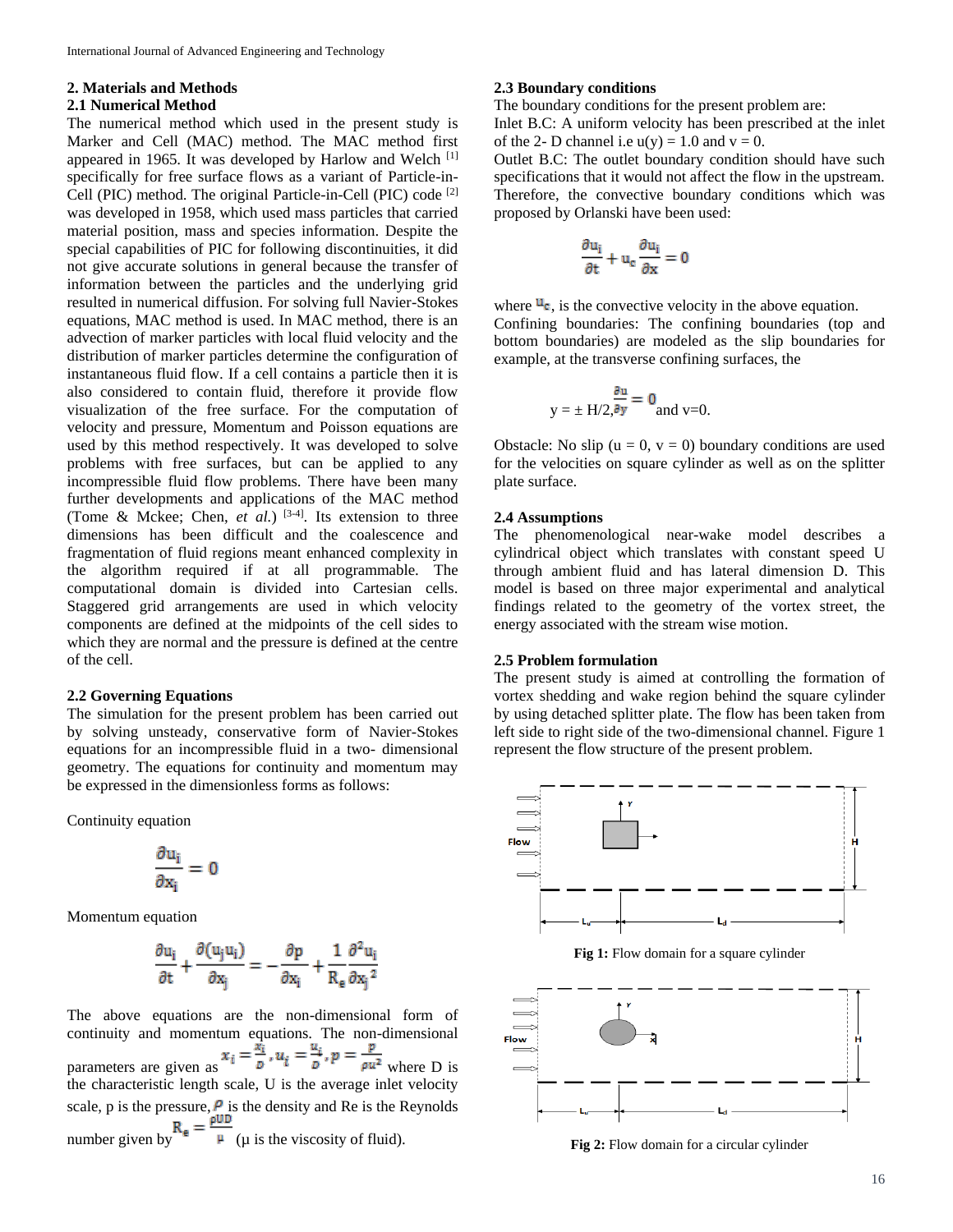Some of the important parameters that are considered in the present problem are Reynolds number ( $\text{Re} = p$  UD / $\mu$ ), drag coefficient ( $C_d = F_D / 0.5 \rho U$  2D) and lift coefficient ( $C_l = F_L / 0.5 \rho U$ 0.5ρU 2D). Non-Uniform mesh is used for the present problem.

## **2.6 Finite volume mesh**

The problem considered here is the flow past circular and square cylinder for Reynolds numbers 100. Choosing the

numerical flow domain, which is neither too big nor too small, is still an art in computational fluid dynamics. Because only a finite computational domain can be employed for the numerical simulation, it is important to locate the inflow and far-field boundaries at sufficient distance from the main cylinder such that the boundary conditions applied at these boundaries do not introduce any undesirable effects into the main region of interest, around and behind the cylinder.



**Fig 3:** Mesh for a circular and square cylinder

# **3. Results**

## **3.1 Streamlines**

In the case of flow over a cylinder Re=100, the flow is uniform and symmetrical in the upstream of the cylinder. The eddies are alternatively formed on either side of the cylinder in the downstream. The tangential velocity of the Square cylinder is large and enlarges the separation area of square cylinder side face. The square cylinder is a bluffer body as compared to the circular cylinder. This is presented in the form of streamlines as shown in Fig. 4



**Fig 4:** Computational results of the instantaneous streamline plots of the circular cylinder and square cylinder for Re = 100.

## **3.2 Pressure distribution around a circular and square cylinder**

Pressure distribution is important in the study of flow around bluff bodies. Pressure changes accordingly with the vortices motion in the vicinity of the bodies. Flow separates alternately around symmetrical bodies with sharp corners such as the leading edge of a square section to form vortices around the cylinder. This usually introduces periodic forces on the body due to the pressure changes. This situation is particularly significant in flow involving fluid and structure interaction such as the flow around a tall building or suspension bridge. Although pressure induced force does not affect the simulation on a fixed cylinder very much. Vortex formation and progression induce forces on the bodies enveloped in the flow. A vortex creates a negative pressure suction area adjacent to the surface where it progresses. Thus the study of pressure distribution is important in the analysis of the aerodynamic forces around a structure. The pressure

distribution near to the surface of the cylinder, flow momentum is quite low due to viscous effects and thus is sensitive to the changes of the pressure gradient. Figure 5 shows a typical pressure distribution plot for the flow around circular and square cylinder for  $Re = 100$ . In the case of flow past a bluff body with sharp corners i.e., square-cylinder the separation points are fixed. This is in contrast to the flow past an isolated circular cylinder, which does not have fixed points of separation. The location of these points of separation depends on the details of the attached boundary layer and the detaching shear layers. Fortunately, the issue of impingement is less severe than in the case of a square-cylinder, due to the relatively streamlined shape of the circular cylinder. In case of circular cylinder it can be said that pressure in the upstream cylinder face has got more pressure than the front end face of square cylinder but in downstream of square cylinder has less pressure compared to circular cylinder.